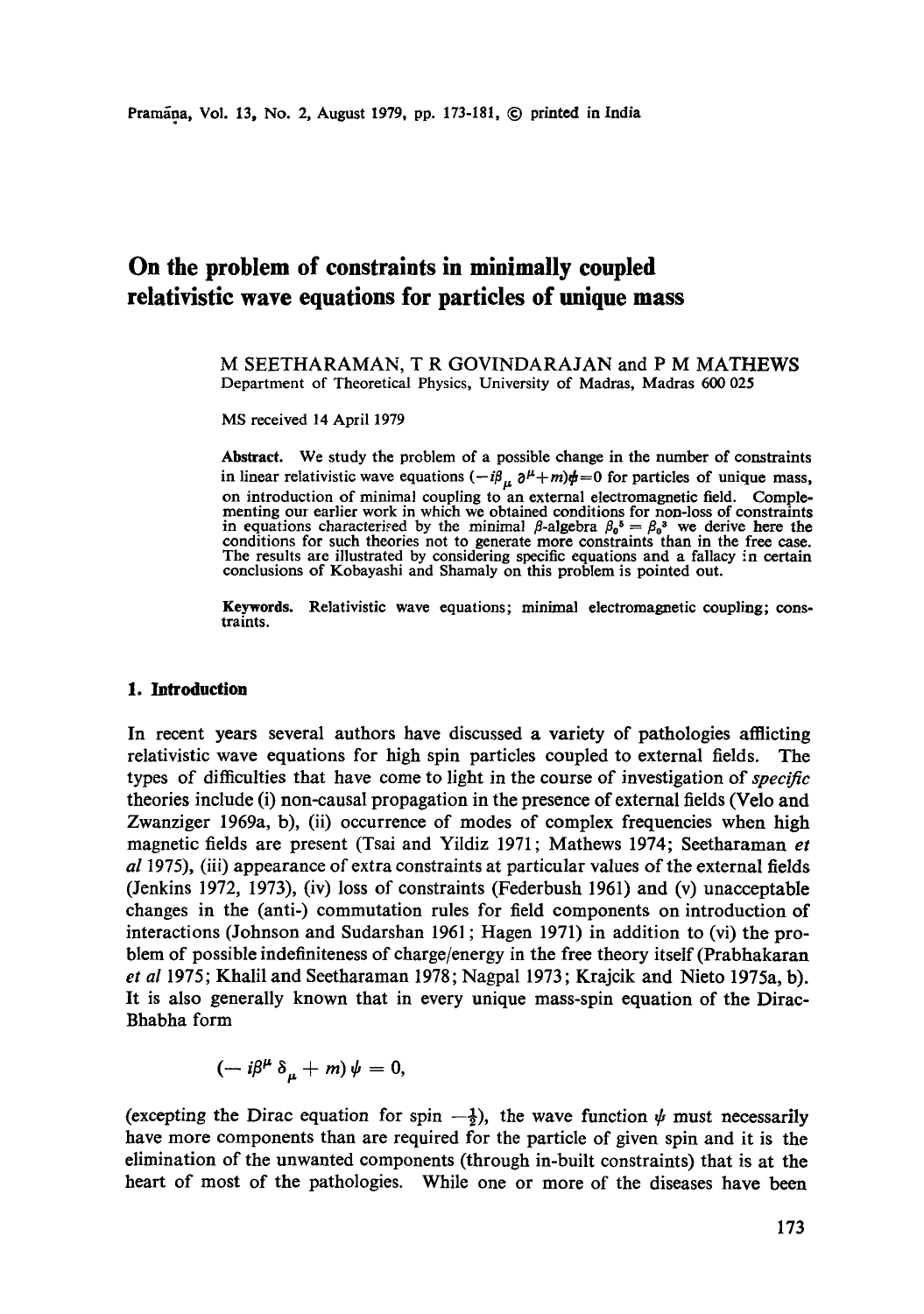demonstrated to be present in *specific* wave equations, very few general studies have been carried out to enunciate general theorems (applicable to a wide class of equations) for testing the occurrence or otherwise of one or more of the pathologies (Amar and Dozzio 1972, 1975; Khalil 1977). In a recent paper (Mathews *et al* 1979) we have carried out one such general study regarding the change in the number of constraints on introduction of minimal electro-magnetic coupling in unique mass theories.\* We have established that in equations obeying Harish Chandra's uniquemass condition

$$
\beta_0^n=\beta_0^{n-2},
$$

with  $n = 4$  the number of constraints in the presence of external e.m. interaction would never be less than in the free case, but could be greater at a particular strength of the external field. In the next higher case, namely  $\beta_0^5 = \beta_0^3$ , it turned out however that in general there is a possibility of loss of constraints and we obtained general criteria which would enable us to see from the free equation itself whether it is prone to loss of constraints pathology. It is one of our objectives in this paper to extend the above study and obtain conditions which ensure that extra constraints would not occur either. As a direct application of our results we demonstrate that the theory of Schwinger (1963) and Chang (1967) for spin-2 particles will not lose constraints (contrary to the recent claim of Kobayashi and Shamaly 1978) but will infact have extra constraints in certain critical fields.

The plan of the paper is as follows: In  $\S 2$  we consider the Schwinger-Chang theory (which has  $\beta_0^5 = \beta_0^3$  as the minimal algebra) and demonstrate the gain in the number of constraints at a critical value of the external magnetic field. In  $\S$  3 we present a general analysis of equations with this algebra, leading to general criteria for such equations not to gain constraints at any external field strength. The familiar equations coming under this algebra are analysed afresh in  $\S 4$  in the light of our condition.

## **2. The Schwinger-Chang theory with minimal e.m. coupling**

The Schwinger-Chang theory for spin-2 particles has a 30-component wave function, made up of symmetric tensor  $h_{\mu\nu}$  and a third rank tensor  $H_{\mu\nu\lambda}$  with the properties:

$$
H_{\mu\nu\lambda} = - H_{\nu\mu\lambda},
$$
  

$$
H_{\mu\nu\lambda} + H_{\nu\lambda\mu} + H_{\lambda\mu\nu} = 0.
$$
 (1)

With minimal coupling to an external e.m. field the equations of motion are\*\*

$$
\pi_{\lambda}(H^{\lambda\nu\mu}+H^{\mu\nu\lambda})-2im^{2}(h^{\mu\nu}-g^{\mu\nu}h)=0,
$$
\n(2a)

$$
iH_{\nu\lambda\mu}-\tfrac{1}{2}i\left(g_{\mu\nu}H_{\lambda}-g_{\mu\lambda}H_{\nu}\right)-\left(\pi_{\nu}h_{\mu\lambda}-\pi_{\lambda}h_{\mu\nu}\right)=0,
$$
 (2b)

<sup>\*</sup>It is of interest to note that recently Takahashi and Kobayashi (1978) have drawn attention to **the** similarity that exists between Gribov ambiguity in non abelian gauge theories and the change in number of constraints in the presence of electromagnetic interaction.

<sup>\*\*</sup>When equation (2) are written in the form  $(\beta \cdot \pi + m) \phi = 0$  the  $\beta_0$  obeys the minimal equation  $\beta_0^s - \beta_0^s = 0$ .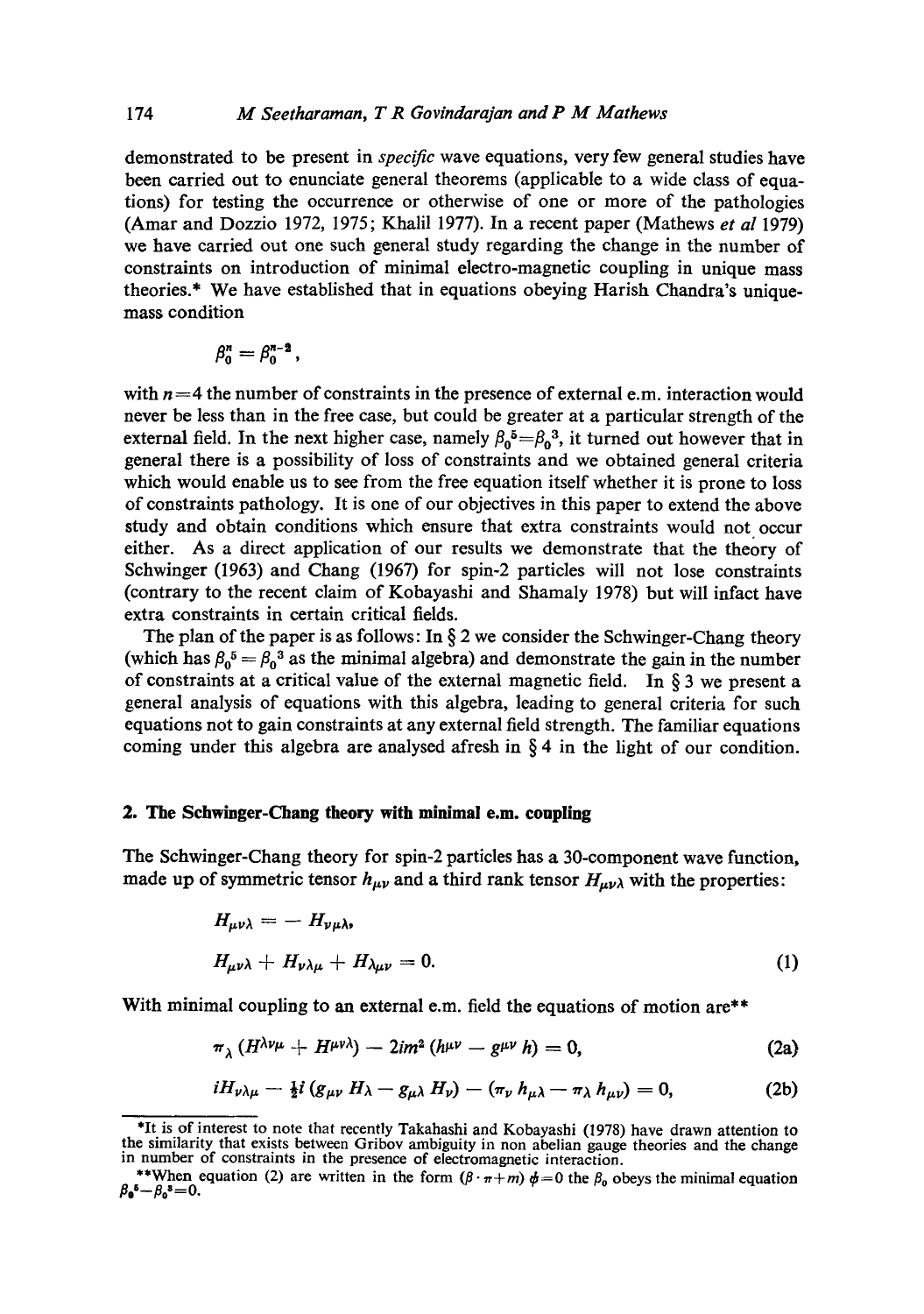where  $H_{\mu} = H^{\nu} \mu \nu$  and  $h = h^{\mu}_{\mu}$ .

The metric is (-1, 1, 1, 1) and  $\pi_{\mu} \equiv p_{\mu} - e A_{\mu}$ , is the usual replacement for minimal e.m. coupling. The equations of motion following from (2) when written out explicitly have the form:

$$
\pi_o (H^{\bullet ik} + H^{\bullet kl}) = - \pi_m (H^{\bullet lk} + H^{\bullet kl}) + 2 im^2 (h^{kl} - \delta^{kl} h), \tag{3a}
$$

$$
\pi_o H^{oko} = -\pi_m (H^{mok} + H^{mko}) + 2 im^2 h^{ok}, \qquad (3b)
$$

$$
\pi_{o} h_{kl} = \pi_{l} h_{ko} + i H_{olk} + \frac{i}{2} \delta_{kl} H_{o}, \qquad (3c)
$$

$$
\pi_o h_{ol} = \pi_l h_{oo} + i H_{olo} + \frac{i}{2} H_l.
$$
 (3d)

Since the spin-2 particle needs only 10 degrees of freedom the equation must lead to 20 constraints. On examining equation (3) we see that twelve primary constraints (Johnson and Sudarshan 1961) are already embodied therein. They are

$$
\pi_m H^{moo} - i m^2 h_{mm} = 0, \qquad (4.2)
$$

$$
i H_{klo} - \pi_k h_{ol} + \pi_l h_{ok} = 0, \qquad (4b)
$$

$$
i H_{lmk} - \pi_l h_{mk} + \pi_m h_{kl} - \frac{i}{2} (\delta_{kl} H_m - \delta_{km} H_l) = 0.
$$
 (4c)

Further constraints (secondary, tertiary etc.) are to be obtained by differentiating (4) with time (i.e. operating on them with  $\pi_0$ ) and eliminating the time derivatives through the equations of motion. This process applied to (4a) yields one (secondary) constraint namely

$$
\pi_m \pi_k H^{kom} + \frac{ie}{2} F_{mk} H^{kmo} + i m^2 \pi_m h_{om} + \frac{m^2}{2} H_o = 0.
$$
 (5a)  

$$
(F_{\mu\nu} = \delta_\mu A_\nu - \delta_\nu A_\mu).
$$

Not all the remaining equations in (4) lead to secondary constraints as some of them involve time derivative terms which cannot be eliminated through the equations of motion contained in (2). It is not difficult to see that the equations (4b) and (4c) together give rise to just three more secondary constraint relations. These can be written as:

$$
2i \pi_k H^{\bullet k m} + (2m^2 \delta_{ml} + ie F_{ml}) h_{lo} = 0. \qquad (5b)
$$

Thus we have altogether 16 constraints at this stage.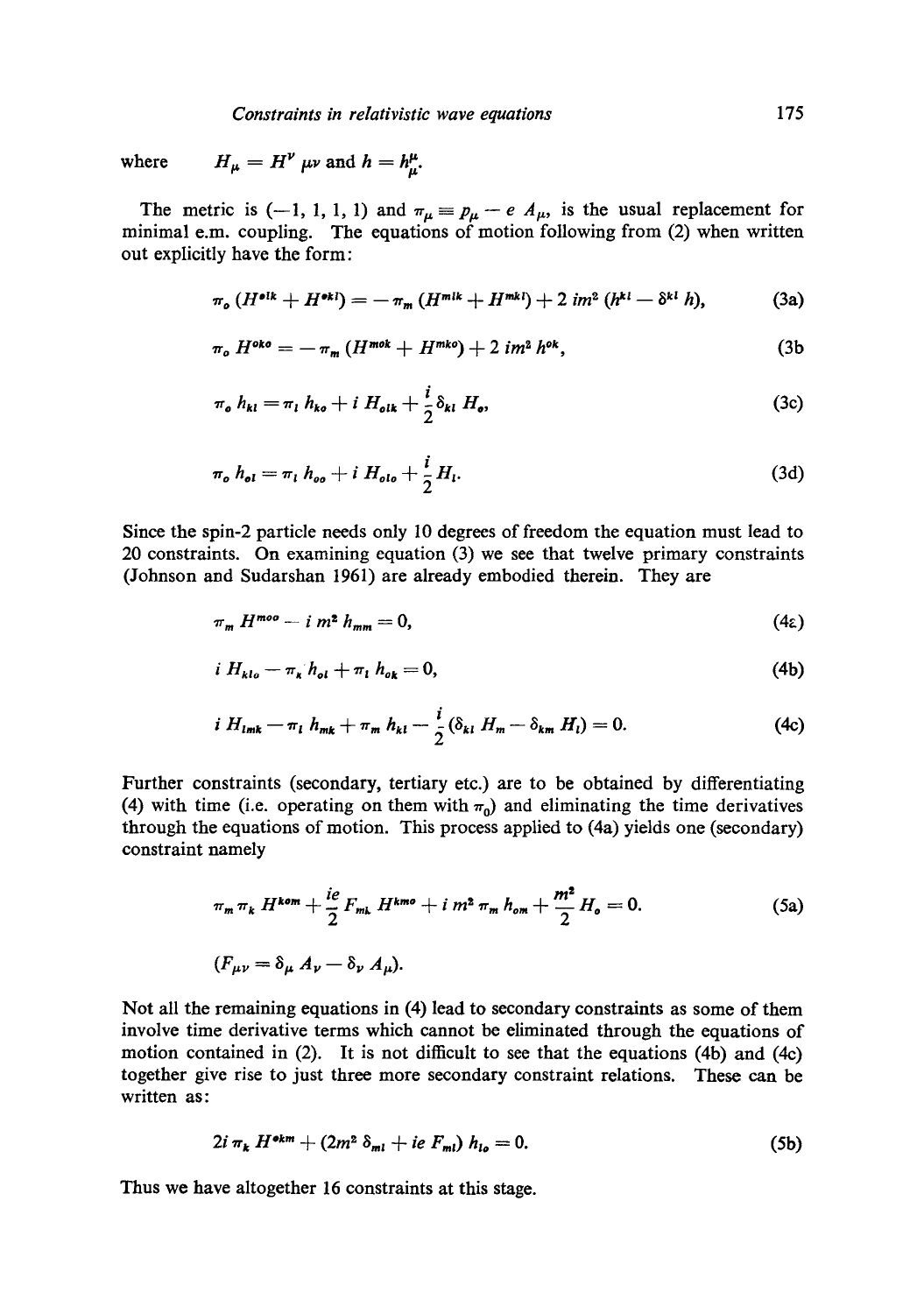Differentiation of (5a) followed by elimination of time derivatives now leads to a tertiary constraint, which is of the form (B is the magnetic field)

$$
\frac{3}{2}(m^4 + e^2 B^2) h_{oo} + \ldots = 0, \qquad (6a)
$$

where the dots stand for terms involving only those parts of the wave function for which equations of motion are already available. But there is no equation of motion for  $h_{oo}$  and therefore no more constraint relation can be obtained from (6a). Turning to the equations (5b) we can see readily that they lead to three more (tertiary) constraints which for B along the z-axis may be written in the form

$$
\frac{3}{2}e B H_{i1i} + i m^2 H_{i2i} = \ldots, \qquad (6b)
$$

$$
i \, m^2 \, H_{11i} - \frac{3}{2} e \, B \, H_{12i} = \ldots \,, \tag{6c}
$$

$$
i\,m^2\,H_{131}=\ldots\,,\qquad \qquad (6d)
$$

These equations supply the last three constraints needed to make up the required total of 20. The situation is therefore satisfactory *provided* further differentiation does not give rise to new constraints. In fact, differentiation of equations (6) lead in general to equations of motion for the quantities  $h_{oo}$  and  $H_{1ki}$  which appear on the 1.h.s.

There is one value of the field  $|B|$ , however at which this satisfactory situation breaks down. When  $B=2m^2/3e$  the left hand sides of equations (6b) and (6c) are linearly dependent, it is evident that these two constraints can then be written in such a way that one of them contains none of  $H_{lkl}$  and involves only quantities for which equations of motion are already known. Differentiation of this equation would then lead to an extra constraint.\*

Our finding is in conflict with the claim of Kobayashi and Shamaly that when  $B=2m^2/3e$  there is a loss of constraints. In § 4 we discuss the source of this confusion.

## **3. General analysis of constraints**

While it is possible always to carry out a constraint analysis as above for any linear wave equation, incorporating electromagnetic interactions, it would be of great advantage if one could find a general criterion which would reveal whether or not an arbitrary linear equation would suffer from the occurrence of extra constraints if minimal electromagnetic interactions were introduced. This section is devoted to the derivation of such a general criterion.

Consider the general equation

$$
(\beta_{\mu} \pi^{\mu} - m) \psi(x) = 0, \qquad (7)
$$

<sup>\*</sup>The constraint coming from (6b) and (6c) at the fourth stage can bo verified to be independent of other constraints.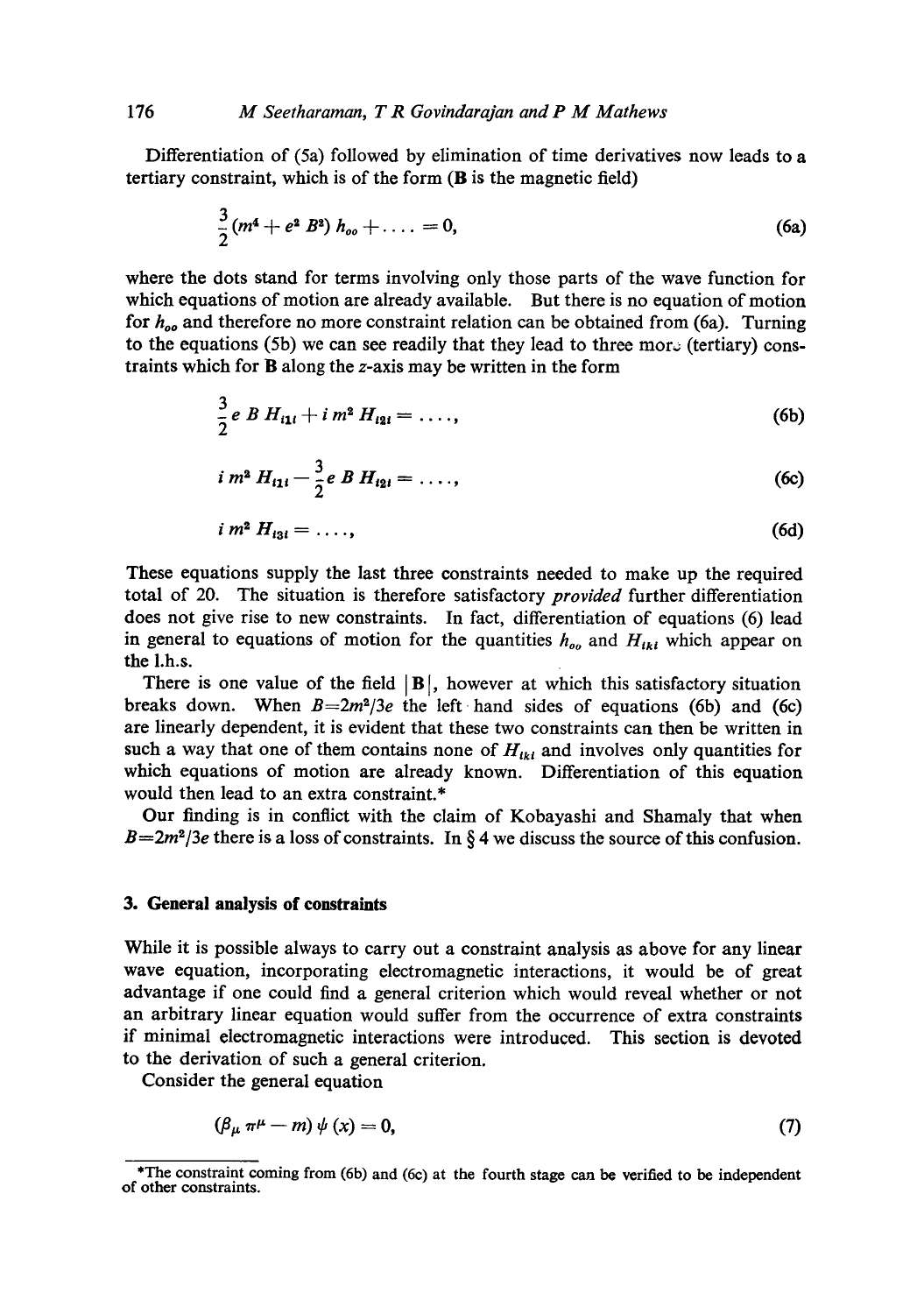in which  $\beta$ 's obey the algebra

$$
\beta_0^5 = \beta_0^3. \tag{8}
$$

For our purpose it is convenient to adopt for  $\beta_0$  the canonical form\*

$$
\beta_0 = \begin{pmatrix} A & & \\ & O & \\ & & C \end{pmatrix}, \tag{9}
$$

wherein A and C are blocks having the minimal equations  $A^2 = 1$  and  $C^3 = 0$ . Making a corresponding partitioning of  $\psi$  and boost generators as

$$
\psi = \text{Col} \ (\psi_1 \ \psi_2 \ \psi_3), \tag{10a}
$$

$$
\vec{K} = \begin{pmatrix}\n\overrightarrow{K}_{11} & \overrightarrow{K}_{12} & \overrightarrow{K}_{13} \\
\overrightarrow{K}_{21} & \overrightarrow{K}_{22} & \overrightarrow{K}_{23} \\
\overrightarrow{K}_{31} & \overrightarrow{K}_{32} & \overrightarrow{K}_{33}\n\end{pmatrix},
$$
\n(10b)

and using the well-known result that the  $\beta_{i}^{s}$  can be written as

$$
\overrightarrow{\beta} = i \; [\overrightarrow{K}, \beta_0], \tag{11}
$$

the equations of motion for  $\psi_1, \psi_2, \psi_3$  can be explicitly written down as follows

$$
\begin{aligned}\n\left(A\pi_0 - m\right)\psi_1 - i \overrightarrow{\left[\mathbf{K}_{11} \pi, A\right]} \psi_1 + i \overrightarrow{A} \overrightarrow{\mathbf{K}_{12} \pi} \psi_2 \\
+ i \left(\overrightarrow{A} \overrightarrow{\mathbf{K}_{13} \pi} - \overrightarrow{\mathbf{K}_{13} \pi} C\right) \psi_3 = 0,\n\end{aligned} \tag{12a}
$$

$$
m\psi_2 + i\overrightarrow{\mathbf{K}}_{21}\cdot\overrightarrow{\pi}A\psi_1 + i\overrightarrow{\mathbf{K}}_{23}\cdot\overrightarrow{\pi}C\psi_3 = 0, \qquad (12b)
$$

$$
(C\pi_0 - m) \psi_3 - i \overrightarrow{(K_{2i} \pi A - C\overrightarrow{K_{3i} \pi})} \psi_1 + i \overrightarrow{CK_{3i} \pi} \psi_2 - i \overrightarrow{[K_{33} \pi, C]} \psi_3 = 0.
$$
 (12c)

Equation (12b) is clearly a constraint, and  $C<sup>2</sup>$  times (12c) yields another. These are the primary constraints. Derivation of secondary and tertiary constraints proceeds in the usual fashion (see for example Mathews *et al* 1979). We obtain them to be

$$
(1 - \beta_0^2)\beta_0 \left[ m^2 + \beta_0 \overrightarrow{K} \cdot \overrightarrow{\pi} \beta_0 \overrightarrow{K} \cdot \overrightarrow{\pi} - \beta_0 (\overrightarrow{K} \cdot \overrightarrow{\pi})^2 \beta_0 + i m \overrightarrow{K} \cdot \overrightarrow{\pi} \beta_0 \right] \psi(x) = 0
$$
\n(13)

<sup>\*</sup>The algebra (8) admits of one more diagonal block *B* with the property  $B^2=0$  in the canonical form. But we do not know of any wave equations wherein such a block finds a place, and so we shall ignore this more general possibility.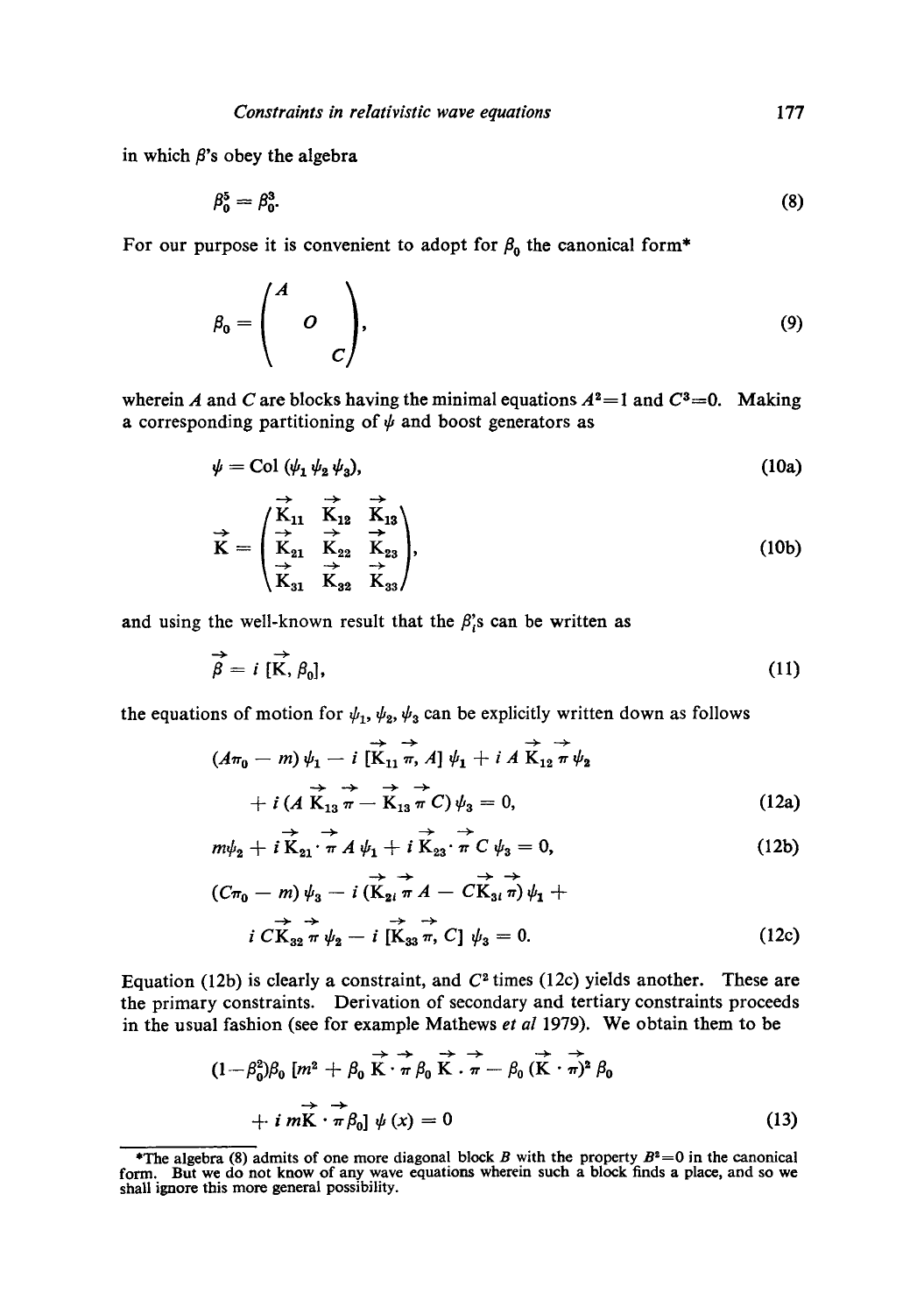178 *M Seetharaman, T R Govindarajan and P M Mathews* 

$$
(1 - \beta_0^2) \left[ m^3 + m \beta_0^2 M - m \beta_0^2 (\vec{K} \cdot \vec{\pi})^2 + m \beta_0 \vec{K} \cdot \vec{\pi} \beta_0 \vec{K} \cdot \vec{\pi} - i \beta_0^2 \vec{K} \cdot \vec{\pi} \beta \vec{\pi} \vec{K} \cdot \vec{\pi} \right] \psi(x) = \dots
$$
 (14)

The dots stand for terms involving parts of  $\psi$  for which equations of motion are available at this stage. M is matrix differential operator defined by the relation

$$
(1 - \beta_0^2) \beta_0^2 \overrightarrow{\mathbf{K}} \cdot \overrightarrow{\pi} \beta_0 \overrightarrow{\mathbf{K}} \cdot \overrightarrow{\pi} = (1 - \beta_0^2) \beta_0^2 M \beta_0.
$$
 (15)

It may be noted incidentally that the secondary constraints (13) leads to the tertiary constraint (14) only if an  $M$  satisfying (15) exists.\* Operating on the right by  $\beta_0^2(1-\beta_0^2)$  it becomes,

$$
(1 - \beta_0^2) \beta_0^2 (K_i \beta_0 K_j - K_j \beta_0 K_i) \beta_0^2 (1 - \beta_0^2) = 0.
$$
 (16)

While this condition ensures, as already shown in the paper of Mathews *et al*  (1979) that no constraints are lost, the possibility still remains that extra constraints may appear in the presence of interactions. To see how this can come about, let us look at the tertiary constraint equations (14) once again. If further constraints are not to be generated from (14) then the matrix differential operator on the 1.h.s. of this equation must be such that it should never be possible to write it as  $N\beta_0$  for some  $N$  i.e.,

$$
(1 - \beta_0^2) \left[ m^3 + m \beta_0^2 M - m \beta_0^2 (\vec{K} \cdot \vec{\pi})^2 + m \beta_0 \vec{K} \cdot \vec{\pi} \beta_0 \vec{K} \cdot \vec{\pi} - i \beta_0^2 \vec{K} \cdot \vec{\pi} \beta \cdot \vec{\pi} \vec{K} \cdot \vec{\pi} \right] \neq N \beta_0.
$$
 (17)

Thi, condition is equivalent to

$$
(1-\beta_0^2)\left[m^3+m\beta_0^2\ M-m\beta_0^2\left(\vec{K}\cdot\vec{\pi}\right)^2+m\beta_0\ \vec{K}\cdot\vec{\pi}\ \beta_0\ \vec{K}\cdot\vec{\pi}\n+ i\ \beta_0^2\ \vec{K}\cdot\vec{\pi}\ \beta\cdot\vec{\pi}\ K\cdot\vec{\pi}\right]\ \beta_0^2\ (1-\beta_0^2)\neq 0.
$$

It is not difficult to convince oneself that the last term on the 1.h.s. of (18) can be reduced using the relation

$$
[K_i, [\beta_j, K_k]] = -\delta_{jk} \beta_i. \tag{19}
$$

One finds then with  $P=(1-\beta_0^2)\beta_0^2$  that

$$
P\overrightarrow{K}\cdot\overrightarrow{\pi}\beta\cdot\overrightarrow{\pi}\overrightarrow{K}\cdot\overrightarrow{\pi}P = \frac{ie}{2}F_{ij}P[2 K_i \beta_0 K_j K_i
$$
  
\n
$$
-K_j K_i \beta_0 K_i + 2K_j \beta_0 K_i K_i + K_j \beta_0 K_i K_i
$$
  
\n
$$
-K_i K_j \beta_0 K_i] P \pi_l = \frac{ie}{2}F_{ij} R_{ijl} \pi_l \text{ (say)}.
$$
 (20)

<sup>\*</sup>We wish to observe that eq. (15) is a restriction on the class of eqs. (7) under study. Also the solution of eq. (15) for M is not unique. But this does not affect our conclusions. We thank the referee for drawing our at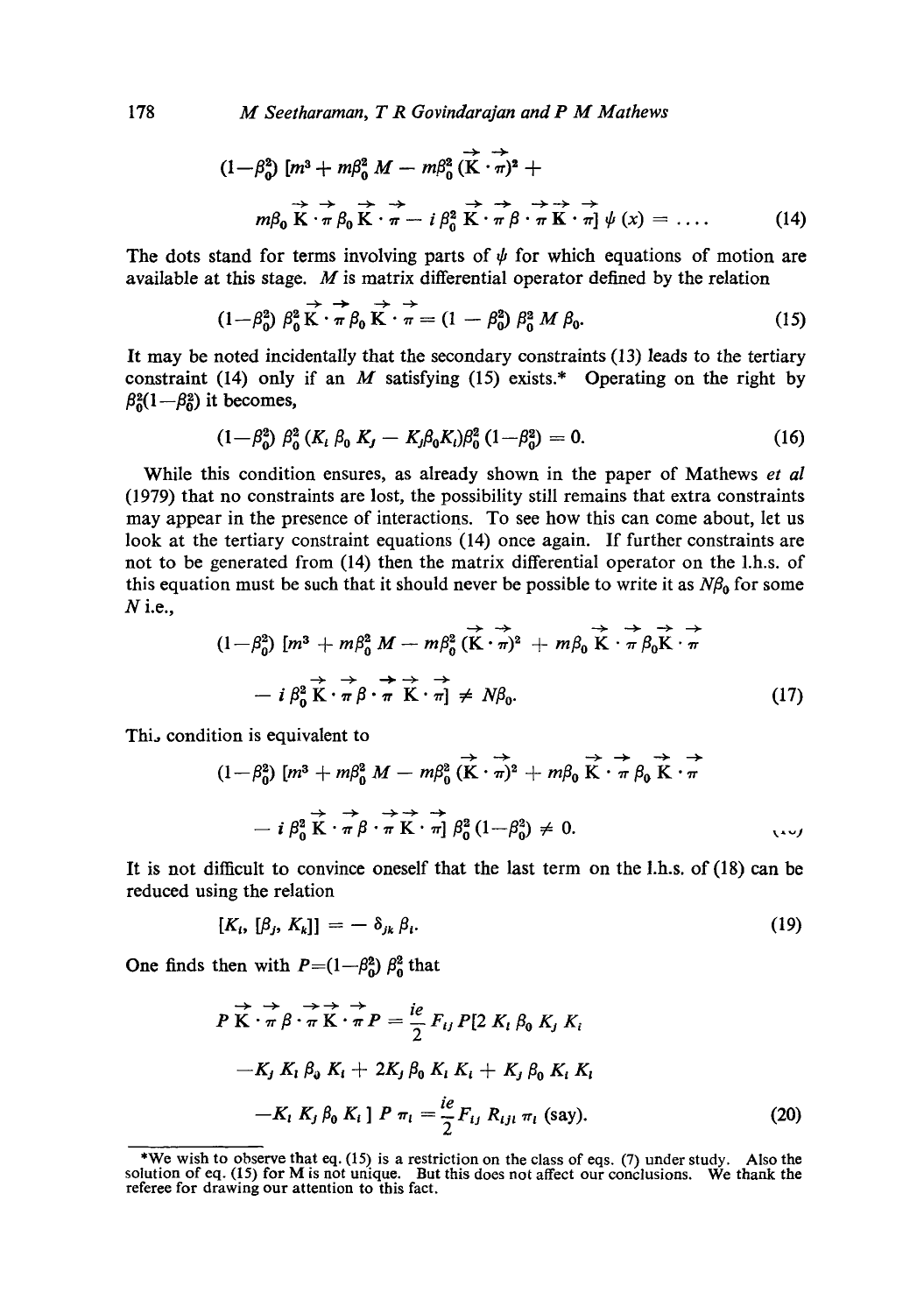Similarly the terms with two  $\pi$ 's in (18) can be simplified to

$$
(1 - \beta_0^2) \left[ \beta_0^2 M - \beta_0^2 (K \cdot \overrightarrow{\pi})^2 + \beta_0 K \cdot \overrightarrow{\pi} \beta_0 K \cdot \overrightarrow{\pi} \right] P
$$
  
=  $i e F_{ij} (1 - \beta_0^2) [\beta_0 K_i \beta_0 K_j - \beta_0 K_i K_j \beta_0 + K_i \beta_0 K_j \beta_0] (1 - \beta_0^2) \beta_0 = i e F_{ij} T_{ij}$  (say). (21)

The condition (18) for non-generation of further constraints now becomes,

$$
m^{3}(1-\beta_{0}^{2})\,\beta_{0}^{2}+\frac{iem}{2}F_{ij}\,(T_{ij}-T_{ji})+\frac{ie}{4}\,F_{ij}\,(R_{ijl}-R_{jll})\,\pi_{l}\neq0.\qquad \qquad (22)
$$

The 1.h.s. has a part involving the differential operator  $\pi_l$ , which evidently cannot cancel with the remainder of the operator. Therefore in order to satisfy (22) for arbitrary e.m. fields it is dearly necessary and sufficient that one of the two parts be non-zero i.e. either

$$
R_{ijl} - R_{jil} \neq 0 \text{ for some } i, j, j,
$$
\n
$$
(23a)
$$

or 
$$
\beta_0^2 (1 - \beta_0^2) + \frac{i e}{2m^2} F_{ij} (T_{ij} - T_{jl}) \neq 0.
$$
 (23b)

Theories which satisfy condition (16) simultaneously with (23a) or (23b) are the ones in which the number of constraints will remain unaffected by the introduction of minimal e.m. interactions. We may note in passing that a sufficient condition for (23b) to be valid for all  $F_{ij}$  is that  $(T_{ij}-T_{ji})$  must be a nilpotent matrix.

## **4. Discussion**

The present work completes the analysis of the constraints problem of unique-mass theories with the minimal algebra  $\beta_0^5=\beta_0^3$  in the presence of e.m. interactions. Of the known relativistic wave equations, those due to Glass (1971), Schwinger and Chang (see also Hagen 1971) and Shamaly and Capri (1973) are characterised by this algebra. The Glass equation is already known to suffer loss of constraints (Mathews *et al*  1979).

As for the Schwinger-Chang theory one sees on applying the conditions of the last section that there could be no loss of constraints but that at a critical value of the magnetic field the number of constraints becomes excessive; the  $(R_{ijl}-R_{jll})$  vanishes for all  $i, j, l$  in this theory, and

$$
\beta_0^2 (1 - \beta_0^2) + \frac{ie}{2m^2} F_{ij} (T_{ij} - T_{ji})
$$
 vanishes when  $B = \frac{2m^2}{3e}$ .

This finding raises the question as to why a different conclusion was arrived at by Kobayashi and Shamaly. Working in the second order formalism with second rank symmetric tensor components  $h_{\mu\nu}$  as the basic variables they start with the field

 $P. -6$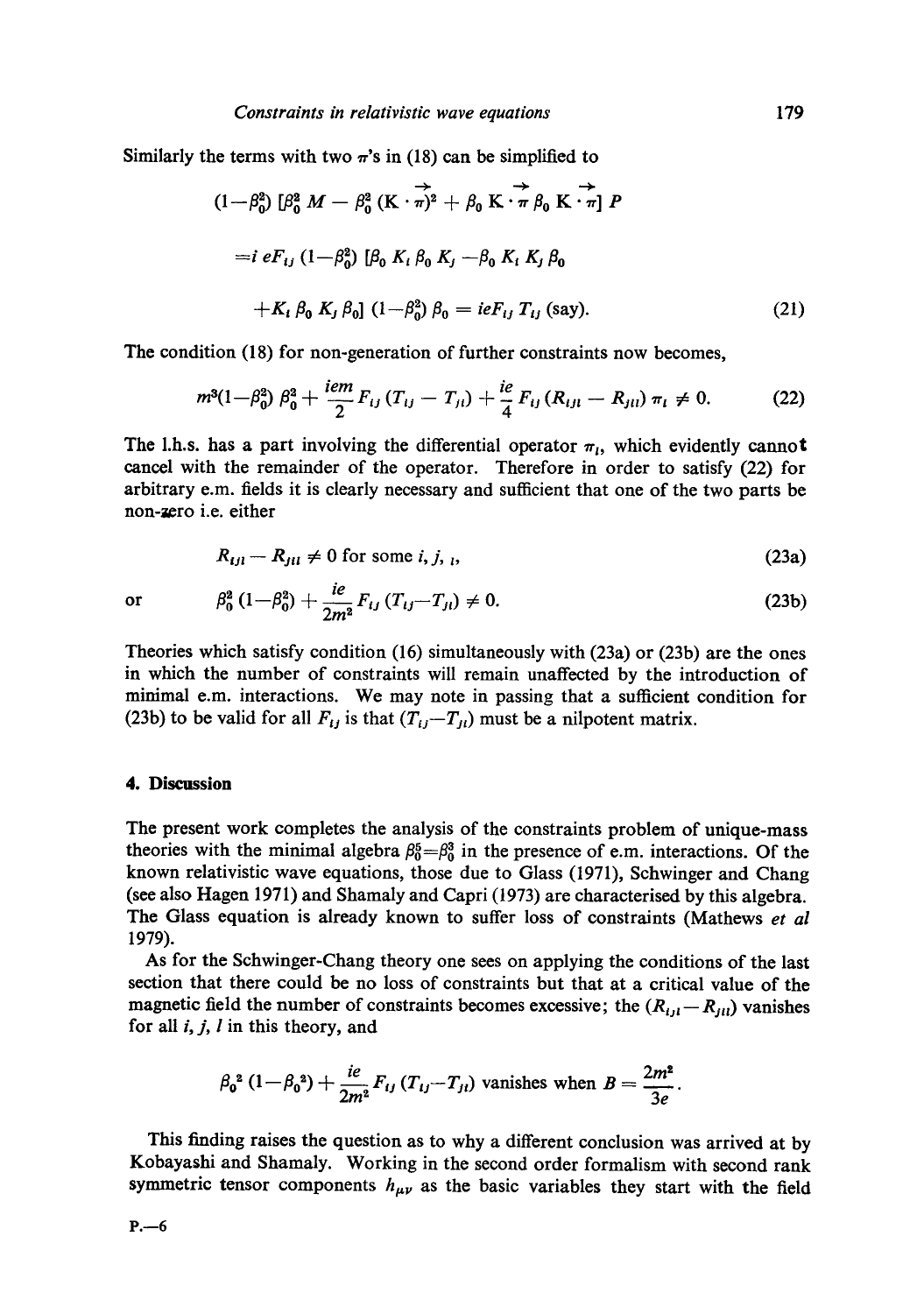equations  $L_{\mu\nu}$ =0 (see for notation etc., Kobayashi and Shamaly (1978) and Velo (1972)). Of the ten constraints needed, eight are obtained as primary and secondary constraints

$$
L_{\mu_0}=0,
$$

and 
$$
C_{\nu} \equiv \pi^{\mu} L_{\mu\nu} = 0.
$$

The ninth constraint

$$
\chi = \pi^{\mu} \pi^{\nu} L_{\mu\nu} + m^2 L_{\mu}^{\mu} = 0,
$$

follows from  $\pi^0$  C<sub>0</sub>=0 after some manipulation. One more constraint is needed and it is to be sought from  $\pi_0 \chi = 0$ . It turns out that  $\pi_0 \chi$  involves the quantities  $\pi_0^2 h_{ok}$ for which expressions in terms of lower order derivatives are not yet available. However, such expressions are obtainable from  $\pi_0 C_k = 0$  and can be used to eliminate  $\pi_0^2 h_{ok}$  from  $\pi_0 \chi = 0$  (thus reducing the latter to a constraint) *except* when the external field is a magnetic field of magnitude  $B = 2m^2/3e$ . In this special situation, only two of the three  $\pi_0^2$  *h<sub>ok</sub>* can be recovered from the equations  $\pi_0$   $C_k = 0$ , and so  $\pi_0 \chi = 0$  is no longer a constraint. From this fact Kobayashi and Shamaly conclude that there is a deficiency in the number of constraints for this critical value of the field. However in drawing this conclusion they have overlooked the fact that in place of this particular lost constraint there is now one linear combination of the  $\pi_0 C_k = 0$  which is a constraint. In fact it may be verified that differentiation of this new-constraint leads to an extra constraint—one more than in the free case. This extra constraint of the second order formalism is the equivalent of the two extra constraints we have found in the first order formulation.

We may conclude with the observation that to our knowledge this is the first time a general matrix algebraic analysis of the constraint problem, applicable to a wide variety of equations and encompassing earlier known results has been given.

#### **Acknowledgements**

One of us (TRG) would like to thank the University Grants Commission for financial support in the form of a fellowship.

### **References**

Amar V and Dozzio U 1972 *Lett. Nuovo Cimento 5* 355 Amar V and Dozzio U 1975 *Lett. Nuovo Cimento* 12 659 Chang S J 1967 *Phys. Rev.* 16 1308 Federbush P 1961 *Nuovo Cimento* 19 572 Glass A S 1971 *Commun. Math. Phys. 23* 176 Hagen C R 1971 *Phys. Rev.* D4 2204 Hagen C R 1972 *Phys. Rev.* D6 984 Jenkins J D 1972 *J. Phys. A5* 1461 Jenkins J D 1973 *J. Phys.* A6 1211